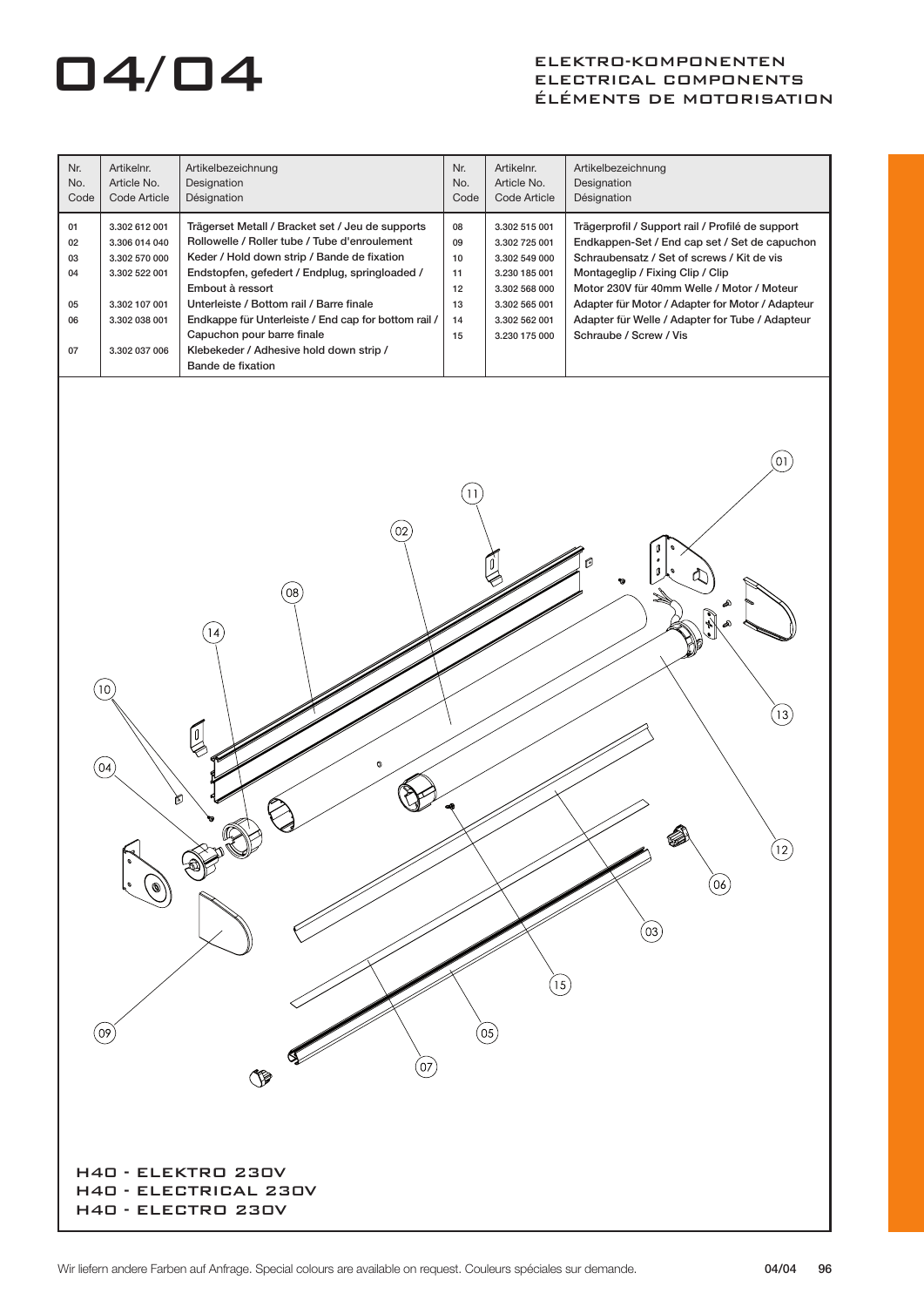# 04/04

## ELEKTRO-KOMPONENTEN ELECTRICAL COMPONENTS ÉLÉMENTS DE MOTORISATION

| Abbildung<br>Illustration<br>Illustration | Artikelnr.<br>Article No.<br>Code Article | Artikelbezeichnung<br>Designation<br>Désignation                                                                                                      | Packeinheit<br>Packing Unit<br>Conditionnement |
|-------------------------------------------|-------------------------------------------|-------------------------------------------------------------------------------------------------------------------------------------------------------|------------------------------------------------|
|                                           | 3.302 596<br>$-001$                       | JALOUSIESCHALTER AUFPUTZ<br><b>SWITCH ON-WALL</b><br><b>INTERRUPTEUR</b><br>weiß / white / blanc                                                      | 1 Stck<br>1 pcs<br>1 pcs                       |
| 000000                                    | 3.302 597<br>$-001$                       | JALOUSIESCHALTER UNTERPUTZ<br><b>SWITCH IN-WALL</b><br><b>INTERRUPTEUR ENCASTRÉ</b><br>weiß / white / blanc                                           | 1 Stck<br>1 pcs<br>1 pcs                       |
|                                           | 3.302 598<br>$-001$                       | FUNKHANDSENDER 1-KANAL DuoFern<br>RADIO REMOTE CONTROL TRANSMITTER 1-CHANNEL DuoFern<br>TÉLÉCOMMANDE 1-CANAL DuoFern<br>weiß / white / blanc          | 1 Stck<br>1 pcs<br>1 pcs                       |
|                                           | 3.302 599<br>$-001$                       | FUNKHANDSENDER 48-KANAL DuoFern<br>RADIO REMOTE CONTROL TRANSMITTER 48-CHANNEL DuoFern<br>TÉLÉCOMMANDE 48-CANAUX DuoFern<br>weiß / white / blanc      | 1 Stck<br>1 pcs<br>1 pcs                       |
|                                           | 3.302 600<br>$-001$                       | STECKDOSENAKTOR FUNKEMPFÄNGER DuoFern<br>SOCKET-ACTOR RADIO RECEIVER DuoFern<br>ACTEUR DE PRISE RÉCEPTEUR DuoFern<br>weiß / white / blanc             | 1 Stck<br>1 pcs<br>1 pcs                       |
|                                           | 3.302 601 000                             | UNTERPUTZ FUNKEMPFÄNGER ROHRMOTOR-AKTOR DuoFern<br>IN-WALL RADIO REMOTE MODUL TUBULAR MOTOR-ACTOR DuoFern<br>RÉCEPTEUR ACTEUR MOTEUR ENCASTRÉ DuoFern | 1 Stck<br>1 pcs<br>1 pcs                       |